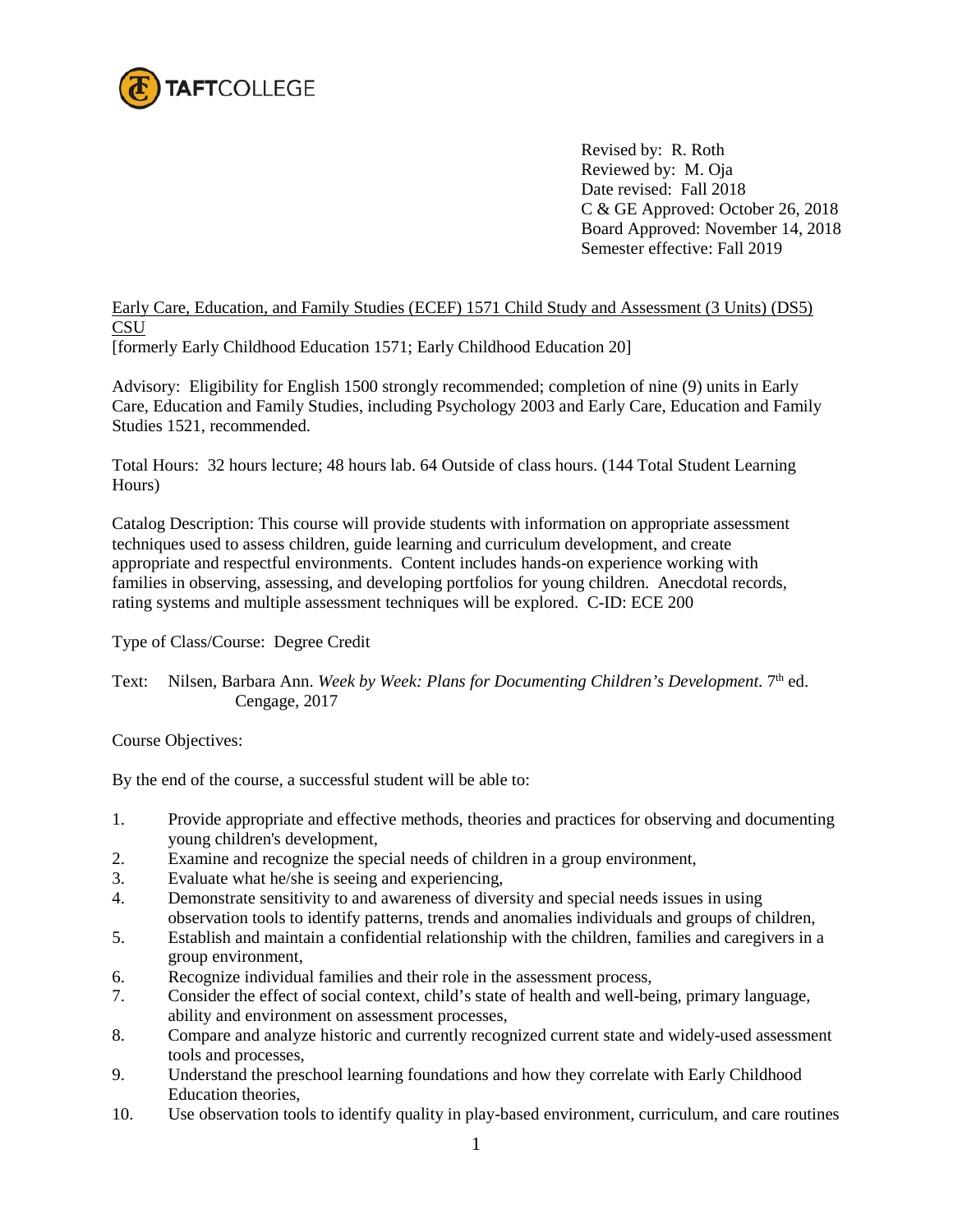

(e.g., ECERS-R, CLASS),

- 11. Demonstrate and apply knowledge of developmental domains to interpretations of observations,
- 12. Illustrate the use of observation and assessment to implement curriculum and environmental changes in support of both group and individual needs,
- 13. Demonstrate competency in writing,
- 14. Apply critical thinking skills,
- 15. Explain the importance of having a knowledge of child study and assessment in the field of early care and education,
- 16. Identify the purpose, value, and use of formal and informal observation and assessment strategies,
- 17. Describe the major characteristics, strengths, and limitations of selected assessment tools, and
- 18. Complete systematic observations using a variety of methods of data collection to assess the impact of the environment, interactions, and curriculum on children's development and behavior.

Course Scope and Content:

| Unit I   | The Role of Observation and Assessment in Early Childhood Education                  |  |  |  |
|----------|--------------------------------------------------------------------------------------|--|--|--|
|          | The Role in Meeting Individual and Group Needs<br>А.                                 |  |  |  |
|          | <b>B.</b><br>The Role in Guiding Behavior                                            |  |  |  |
|          | The Role in Creating Environments<br>$\mathsf{C}$ .                                  |  |  |  |
|          | D.<br>The Role in Developing Appropriate Curriculum                                  |  |  |  |
| Unit II  | Methods for Recording Observations of Young Children's Behavior and Development      |  |  |  |
|          | Anecdotals<br>A.                                                                     |  |  |  |
|          | <b>B.</b><br><b>Rating Systems</b>                                                   |  |  |  |
|          | $C$ .<br>Desired Result Developmental Profile (DRDP)                                 |  |  |  |
|          | California Preschool Learning Foundations<br>D.                                      |  |  |  |
|          | Ε.<br>Portfolios                                                                     |  |  |  |
|          | F.<br>Differentiation between Subjective and Objective Data Collection and Recording |  |  |  |
| Unit III | Observing and Caring for Children at Each Stage of Development                       |  |  |  |
|          | Infants<br>А.                                                                        |  |  |  |
|          | <b>B.</b><br>Toddlers                                                                |  |  |  |
|          | C.<br>Preschool Age Children                                                         |  |  |  |
|          | Kindergarten<br>D.                                                                   |  |  |  |
| Unit IV  | Including Families in the Assessment Process                                         |  |  |  |
|          | Inclusion of Families in the Assessment Process<br>A.                                |  |  |  |
| Unit V   | Using Assessment Tools and Portfolios in Determining the Need for Intervention       |  |  |  |
|          | Using Assessment Tools and Portfolios in Determining the Need for Intervention<br>А. |  |  |  |
| Unit VI  | Diversity in the Assessment and Portfolio Process                                    |  |  |  |
|          | Diversity in the Assessment and Portfolio Process<br>A.                              |  |  |  |
| Unit VII | Legal and Ethical Responsibilities Including Confidentiality                         |  |  |  |
|          | <b>Legal Responsibilities</b><br>А.                                                  |  |  |  |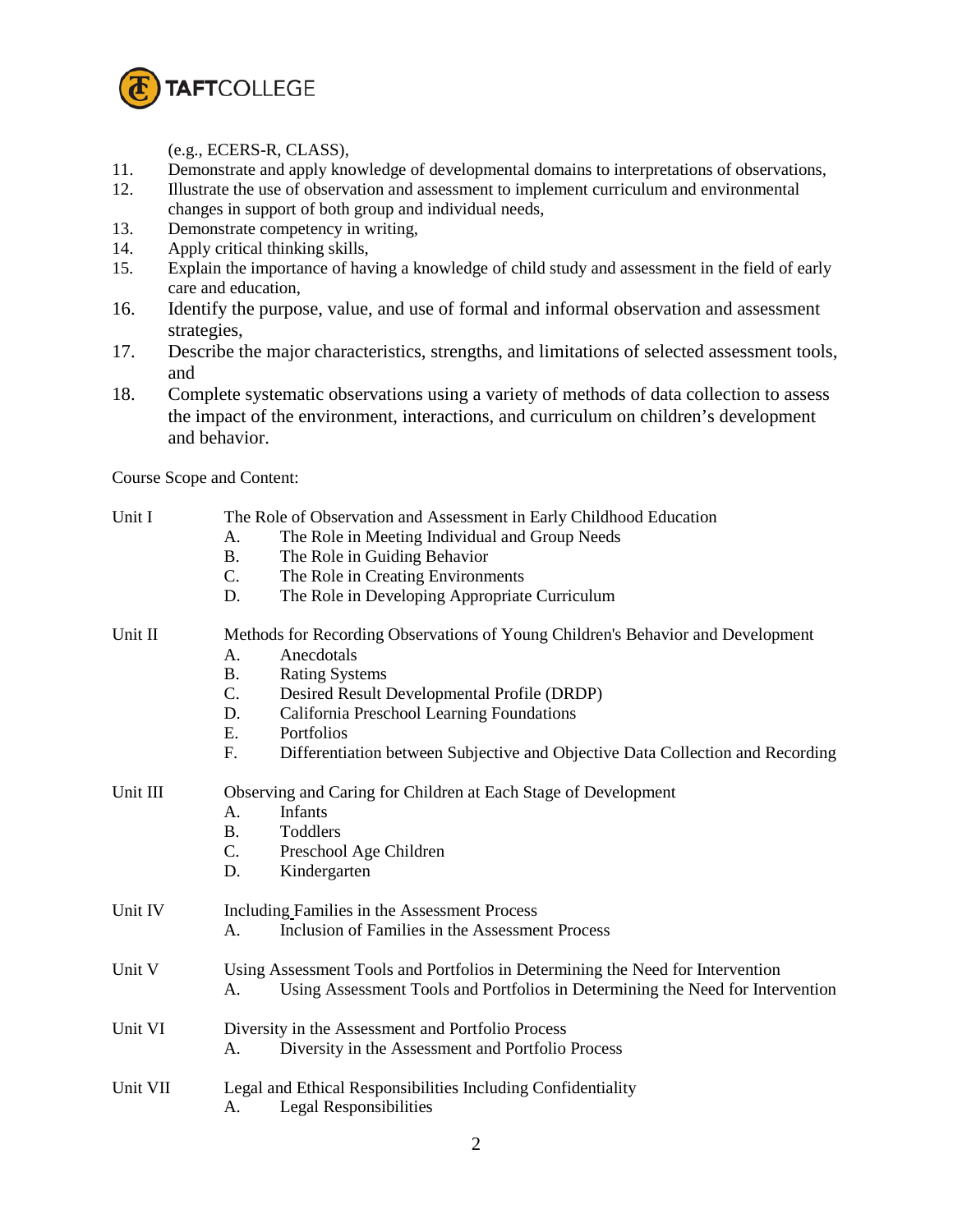

|           | <b>B.</b><br><b>Ethical Responsibilities</b><br>Confidentiality                                                                                                                                                                                                                                                                                                                            |  |
|-----------|--------------------------------------------------------------------------------------------------------------------------------------------------------------------------------------------------------------------------------------------------------------------------------------------------------------------------------------------------------------------------------------------|--|
| Unit VIII | <b>Impact of Situational Factors on Assessing Data</b><br><b>Situational Factors</b><br>А.<br><b>B.</b><br><b>Impact on Assessment</b>                                                                                                                                                                                                                                                     |  |
| Unit IX   | The Linkage Between Child Development Theory and Research to Observation and Assessment<br>The Link Between Child Development Theory and Research to Observation and<br>А.<br>Assessment                                                                                                                                                                                                   |  |
| Unit X    | Utilize Observation and Assessment Strategies for Dual-language Learners, Children at<br>Risk for Failure, and Children with Special Needs<br>Observation and Assessment Strategies for Dual-language Learners<br>A.<br>Observation and Assessment Strategies for Children at Risk for Failure<br><b>B.</b><br>C.<br>Observation and Assessment Strategies for Children with Special Needs |  |
| Unit XI   | Identification of Personal Biases and Expectations<br>Influence of Personal Bias and Expectations<br>A.<br>Awareness of Personal Bias and Expectations                                                                                                                                                                                                                                     |  |
|           | <b>Course Scope and Content: Laboratory</b>                                                                                                                                                                                                                                                                                                                                                |  |
| Unit I    | The Role of Observation and Assessment in Early Childhood Education<br>The Role in Meeting Individual and Group Needs<br>А.<br>The Role in Guiding Behavior<br><b>B.</b><br>C.<br>The Role in Creating Environments<br>The Role in Developing Appropriate Curriculum<br>D.                                                                                                                 |  |
| Unit II   | Methods for Recording Observations of Young Children's Behavior and Development<br>Anectdotals<br><b>B.</b><br><b>Rating Systems</b><br>C.<br>Desired Result Developmental Profile (DRDP)<br>D.<br>California Preschool Learning Foundations<br>Portfolios<br>Differentiation between Subjective and Objective Data Collection and Recording                                               |  |
| Unit III  | Observing and Caring for Children at Each Stage of Development<br>Infants<br>A.<br>Toddlers<br><b>B.</b><br>C.<br>Preschool Age Children<br>Kindergarten<br>D.                                                                                                                                                                                                                             |  |

Learning Activities Required Outside of Class:

The students in this class will spend a minimum of 4 hours per week outside of the regular class time doing the following:

- 1. Studying,<br>2. Answering
- Answering questions,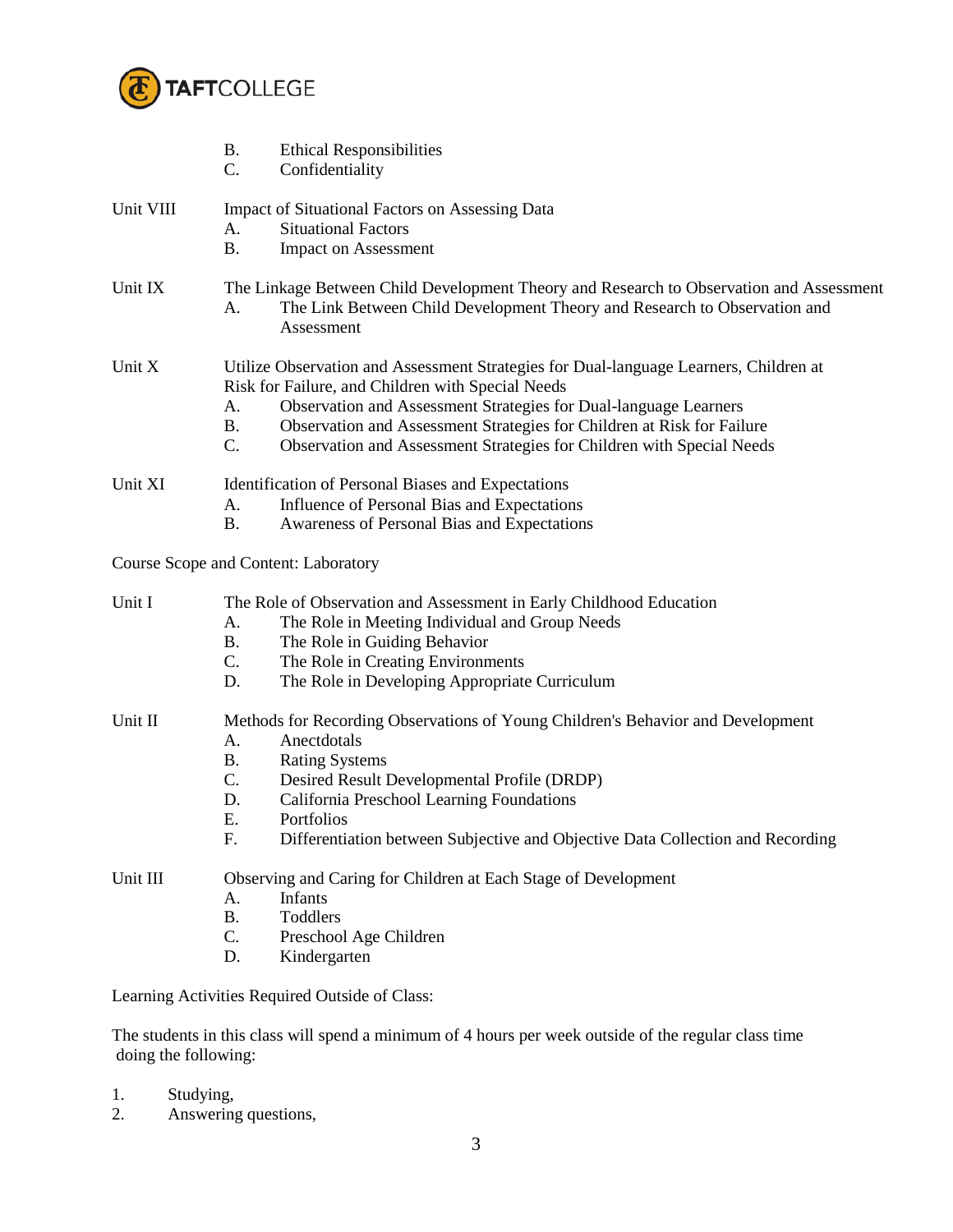

- 3. Completing required reading,
- 4. Completing written work, and<br>5. Observing children in an educa
- Observing children in an educational setting.

## Methods of Instruction:

- 1. Film
- 2. Workshops,
- 3. Visiting specialists,<br>4. Class presentations,
- Class presentations,
- 5. Reading and evaluations, and
- 6. Peer interactions.

## Methods of Evaluation:

- 1. Written assignments, including:
	- a. Journal entries,
	- b. Self-assessment inventory, and
	- c. Design a portfolio.
- 2. Skill demonstrations, including:
	- a. Presentations,
	- b. Computation or non-computational problem solving and conflict resolution,
	- c. Observations, and
	- d. Field work.
- 3. Reading Assignments, including:
	- a. Clinical studies,
	- b. Developmental profiles, and
	- c. Issues, rationales, challenges and strategies.
- 4. Other Examinations, including:
	- a. Multiple choice,
	- b. Matching,
	- c. True/false, and
	- d. Essay

Supplemental Data:

| TOP Code:                  | 130500: Child Development/Early Care a |
|----------------------------|----------------------------------------|
| <b>SAM Priority Code:</b>  | C: Clearly Occupational                |
| <b>Distance Education:</b> | Online; Offline                        |
| Funding Agency:            | Y: Not Applicable(funds not used)      |